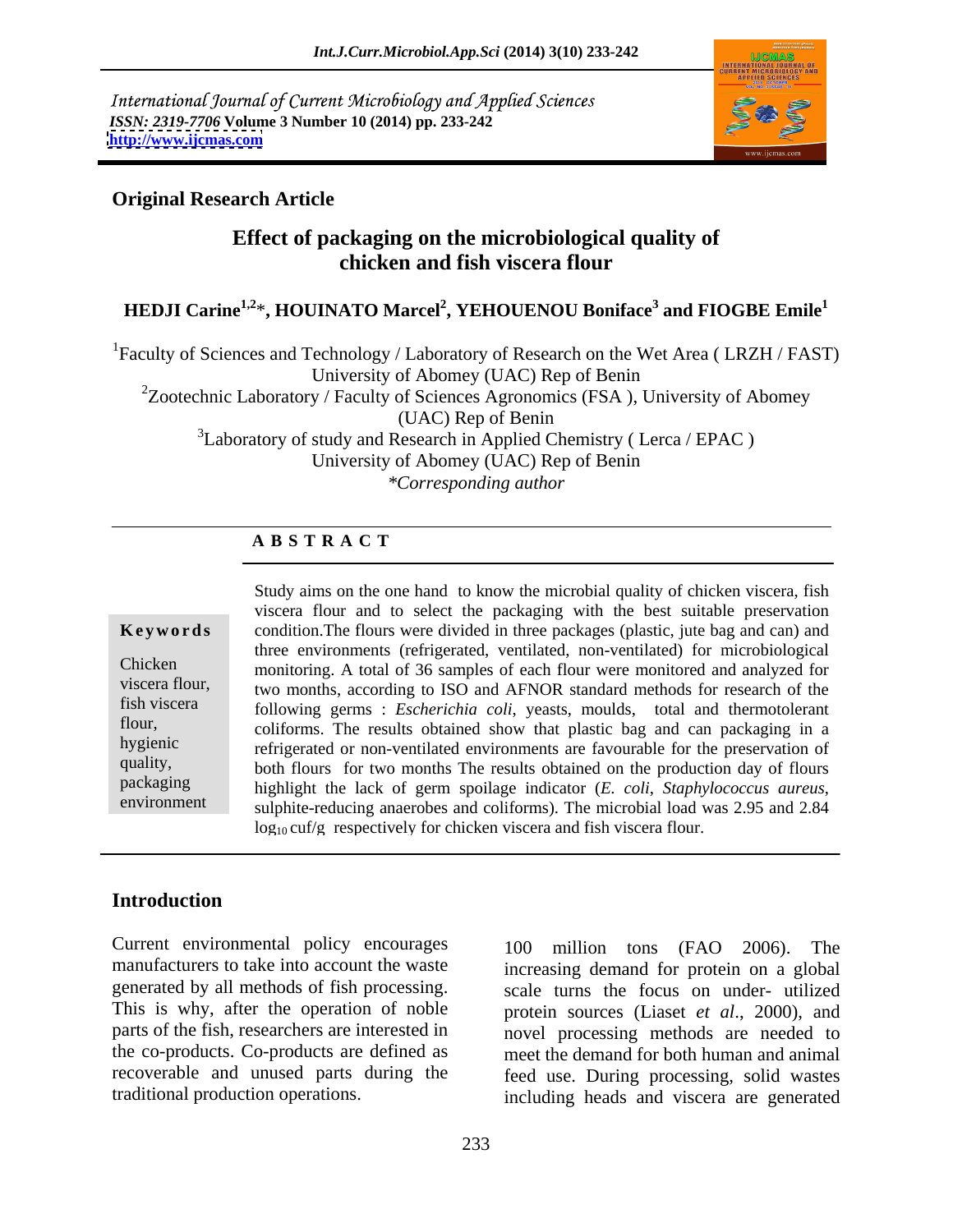and can contain 30 % of the original material. These wastes, which represent an industries are discarded or processed into bone whose numbers may reach 10-25% of fish meal (Ovissipour *et al*., 2009). converted to powdered fish flour as animal utilized as a component of animal feed. feed. New methods of processing are Secondly, poultry by-products are eaten preserved (Raa *et al*. 1983). Annually, approximately 330 tons of sturgeon is coliforms, Escherichia coli and the sturgeon is viscera, which is produced as safety, sanitation conditions during respectively. Sturgeon viscera could be a Rendering also helps minimize the release of 2013). skin, feathers or in the alimentary tract.

In recent years, slaughterhouses have been In Benin, fishing plays a relatively large role expanding all over the world. This industry in the national socio-economic balance as it is among the most polluting industries contributes to about 3% of gross domestic because of the large amounts of waste it product (GDP) (Tossou, 2010). Fishing generates. Nonetheless, these slaughterhouse wastes are beneficial due to their potential as individual consumption of about 8.50 kg per source of recoverable biomass and organic year (FAO, 2000), with Tilapia fishmatter and fiber.

environmental problem to the fishing Firstly, an alternative feed ingredients that industry, constitute an important source of have good potential as a substitute for fish protein. Consequently, large amounts of meal is the waste of processed tuna industry, protein-rich by-products from the seafood which is made of head, viscera, flesh and Traditionally, this material has been about 500,000 tons per year, and can be required to convert the underutilized wastes widely due to their low cost, their low and by-products into more marketable and content in fat and the short period of time acceptable form. Fish viscera, one of the for their preparation. However, the presence most important byproducts from any of pathogenic and spoilage microorganisms commercial fisheries, is a rich source of in poultry meat and in its by-products protein and polyunsaturated lipids but with remains a significant concern for suppliers, low storage stability if not frozen or consumers and public health o cials caught off the south coast of the Caspian Sea *Staphylococcus aureus* are often followed in (IFO 2006). Almost 20-25% of the weight of poultry products to assess microbiological byproduct of sturgeon caviar and meat processing and to keep quality of product processing industries. The sturgeon wastes (Bean and Griffin, 1990; ICMSF, 1980; are discarded, except for swim bladder and Nortje et *al.*, 1990; Russell, 1997; Stolle, notochord which are used for glue 1988; Tompkin, 1983). The majority of the production and as soup ingredient, microbiological studies on meat by-products valuable protein source for animal feed and little attention has been paid to other meats. human food (Ovissipour *et al*. 2009). This study was designed to evaluate the animal tissues into the environment as products (chicken parts and processed potential biological hazards. Rendered meat chicken products). The interest in poultry and bone meal are valuable sources of chicken production is due to the fact that protein in pig and poultry feed, pet foods, live animals are hosts to a large number of and even fertilizer (Wamalwa et Mohamed different microorganisms residing on their finding quality alternatives feed ingredients. bone whose numbers may reach 10-25% of the total catch and harvest fish, estimated to utilized as <sup>a</sup> component of animal feed. Secondly, poultry by-products are eaten worldwide. Mesophiles, psychrotrophs, coliforms, *Escherichia coli* and safety, sanitation conditions during had been carried out on beef and pork, but bacteriological quality of retail chicken by-

High production costs can be overcome by

products are very popular with an average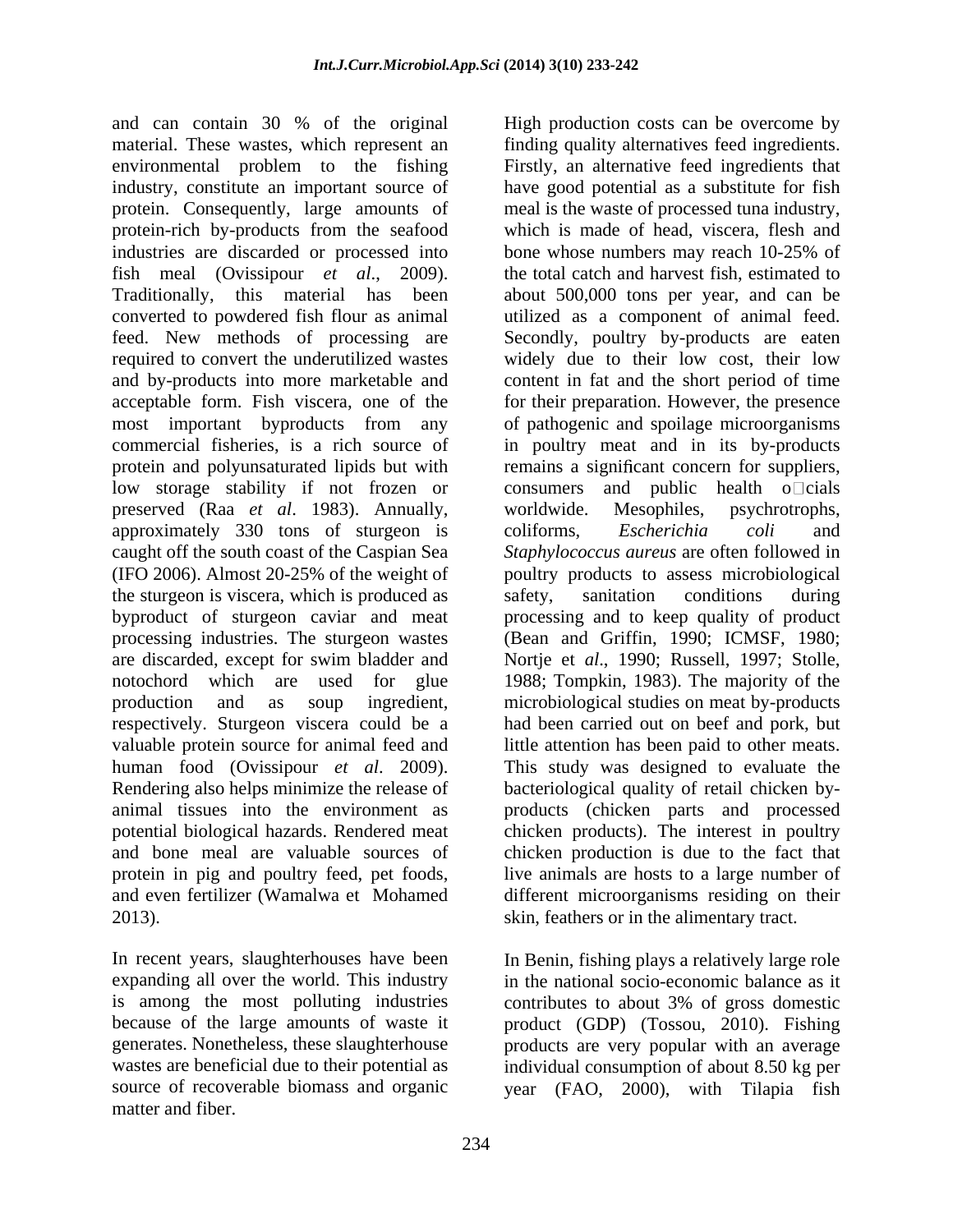(*Oreochromis niloticus*) been one of the most consumed seafood in Benin. However, the waste produced by the latter is a cause of concern. **Assessment of microbiological quality** 

achieve this goal, we produced the different

continental fishery port of Abomey- Calavi

After chicken viscera of Cobb 500 receipt, they were emptied of their droppings. After dejection evacuation, they were washed, drained and cooked by fire. Viscera were drained again, spread on trays for drying an oven dried at 50°C. At the end, dried viscera were ground and packaged (Figure 1).

Immediately fish viscera of *Oreochromis niloticus* receipt, they were cooked, drained, spread on trays and dried in an oven at 50°C. Dried fish viscera were ground and Bacto Sulfite  $\mu$  nackaged (Figure 2). 37°C for 48 h. packaged (Figure 2).

Each flour was analysed for dry matter (DM), crude protein (CP) and total ash subtracting the total ash from DM.

The aim of this study is to analyze the For microbiological analysis, each flour microbial quality of chicken and fish viscera produced was packaged in three types of flour with the goal of identifying the best packaging: plastic bags, jute bags, cans. packaging method for their preservation. To These packagings containing flours were flours and keep them under different the refrigerator (4°C), a ventilated room and packaging and in different areas, for a room non-ventilated. Monitoring the microbiological analyses. quality over time was done by searching **Materials and Methods microbiological quality of flour was Materials** moulds, thermotolerant coliforms, *E. coli*, Viscera chicken and fish were collected anaerobes. A 10 g sample were diluted in respectively from Agrisatch Society sterile (90 ml) peptone water and then (Benin). were prepared for bacterial analysis **Methods** Aerobic Bacteria were enumerated with **Production of flours** 30°C for 72 h. Yeasts and moulds were Cheerestronic soletion and the method of Cheerestronic soletic and the method of AOAC (1990).<br>
Because the method of AOAC (1990). Since the method of AOAC (1990).<br>
Because the method of AOAC (1991) is just by a matter of then stored in three different environments: package and storage condition. The determined by the detection of yeasts, *Staphylococcus aureus*, sulphite-reducing homogenized. Appropriate decimal dilutions according to ISO methods. Total Mesophilic Plate Count Agar (PCA) after incubation at enumerated on Oxytetracycline Glucose Agar (OGA) after incubation at  $25^{\circ}$ C for 5 days. Total and Thermotolerant Coliforms and *Escherichia coli* were counted in Brilliance *E.coli* Agar (Coliform Selective Medium) after incubation at 37°C for 48 h. *Staphylococcus aureus* was determined by the spread plate method using Baird-Parker agar with egg yolk tellurite emulsion (Oxoid Ltd.). The plates were incubated at 37°C for 48h (Lancette et Tatini, 1992). Sulfitoreducer Anaerobes were enumerated in Bacto Sulfite Agar (BSA) after incubation at  $37^{\circ}$ C for 48 h.

**Chemical Analysis**  Identifications were made during the two months of microbiological analysis using the method of Scotch (Samson *et al*., 1995) for the moulds investigation.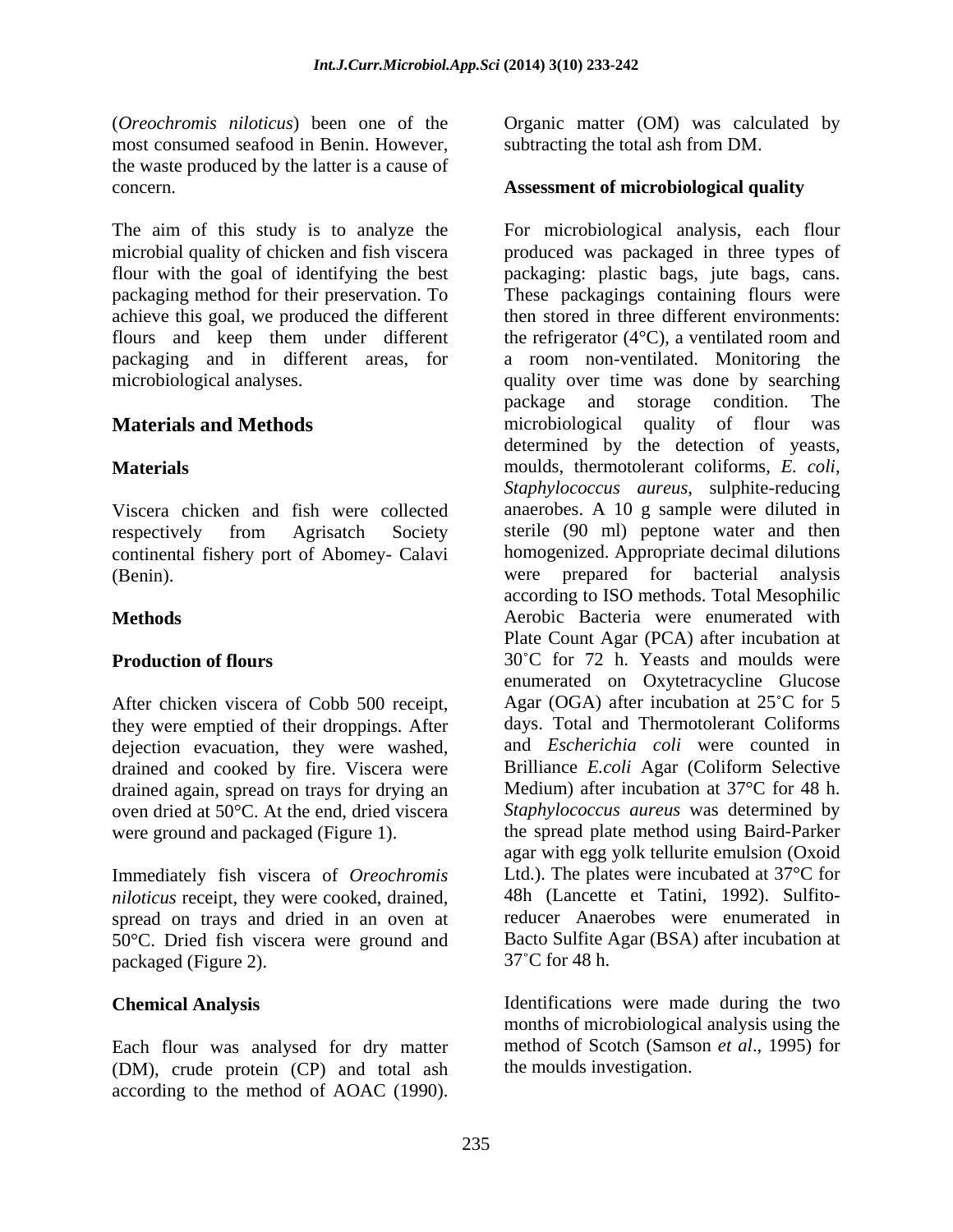The most important unit operation of the respectively 47.5% and 10.42% were not in technological diagram of the production of conformity with the results of Giri et the chicken viscera flour is the evacuation  $dl.(2000)$  who found 38.8% to protein and the chicken viscera flour is the evacuation dejection (figure1). It is essantially manual  $7.4\%$  to ash. The nutritional value is and tedious. This is a stage that determines estimated at 14,7% from protein and 33,6% and tedious. This is a stage that determines the quality of flour. The result of the technological manufacturing of the fish viscera is shown in figure 2. According to *Parupeneus indicus* respectively gave a Figure 2, pre-cook is the major operation of content of 20,70% and 19,10% for protein Figure 2, pre-cook is the major operation of the manufacture of these fish viscera because of the fat.

### **Chemical analysis**

Table 1 shows chemical parameters of the

The dry matters were similar and the levels of crude protein were 71.80% and 47.50% respectively in chicken and fish viscera. Total ash in fish viscera was higher than in chicken viscera.

Flour produced are of high quality nutrition chicken viscera flour for their protein content which are respectively 71.80 % and 47.50 % for the viscera of chicken and fish. Chemical analysis of the chicken viscera flour showed the total ash. These results are not consistent with those found by Giri *et al*. (2000) ; selected chicken, diet and technological diagram of the production. For Giri et *al* organic matter, 32.5 % protein, 20% fat , 7.4 protein rate was higher than the result of Hussein *et al*. (2007) who showed a content of 60.5%. In another study of valorization chicken viscera, the content of protein is

**Results and Discussion** 57.90-63.44 % ; that of the lipids of 9.22- **Manufacture of viscera** 2.97 and 12.90 % (Saroj, 2013). Proteins 16.49 % and that of the ashes is between 4.97 and 12.90 % (Saroj, 2013). Proteins and total ash contents of the fish viscera, respectively 47.5% and 10.42% were not in conformity with the results of Giri et *al*.(2000) who found 38.8% to protein and 7.4% to ash. The nutritional value is estimated at 14,7% from protein and 33,6% of fat for catfish (Subramanian et *al.*, 2002). The viscera of *Epinephelus areolatus* and *Parupeneus indicus* respectively gave a content of 20,70% and 19,10% for protein (Nithin et *al.*, 2013).

# **Microbiological characteristics**

tested chicken and fish viscera. the flour does not contain germs spoilage From table 4, microbiological results obtained on the day of production show that indicators but contain yeasts, moulds and total mesophilic flora whose quantities are very substandard. As shown in figures 3; 4; 5 and 6 the microbial load varied according to the two species in each environment.

### **Yeasts and moulds evolution in the chicken viscera flour**

a dry matter content of 96.31 %; 3.79 % for months, the amount in the latter remained Hossein *et al.* (2007) ; Saroj *et al.* (2013). These environments after 15 are explained by a racially days of conditioning, increased gradually (2000), the chicken viscera contain 92.5 % environment (V). By comparing the curves % ash and 40.1 % carbohydrate. Crude that the growth of mould in the jute bag was The observation in all environments (figure 3) was that the jute bag favored more yeast growth than other packages. After two months, the amount in the latter remained below the expected standard 4  $log_{10}cut/g$ . The load of yeasts in chicken viscera flour preserved in all three environments after 15 days of conditioning, increased gradually over time and highest load of yeast 3.8  $log_{10}cut/g$  was recorded in the ventilated environment (V). By comparing the curves (figure 4), in all environments, we noticed that the growth of mould in the jute bag was faster than in other packaging. The evolution was more important in jute bag than other packaging. After two months time storage the values remained below the standard and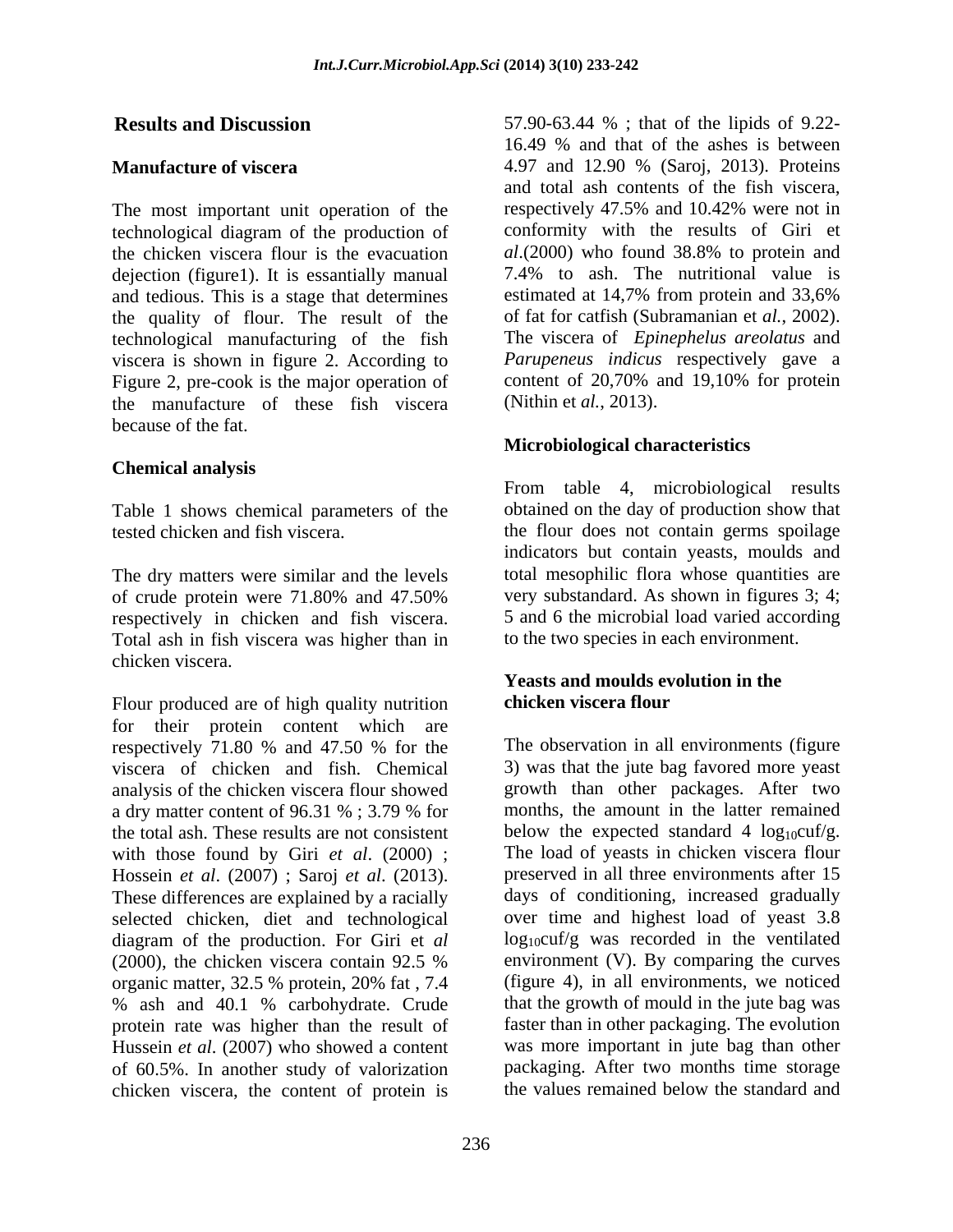favourable for the preservation of chicken standards. viscera flour for two months

The evolution of yeasts (figure 5) was more slaughter and cutting operations and important in jute bag than other packaging secondly the proliferation of flora more growth of yeast in fish guts flour. In refrigerated (R), non-ventilated (NV) and was detected during storage in all

contamination to 5  $log_{10}$  cuf/g for the total

The hygiene during production of flour rules is followed. This is what the results that do Contamination by fecal coliforms is indicators. For Cartier (2007), the microflora certain bacteria during storage may be due to packaging or storage environment. The

highest load 3.9 log<sub>10</sub>cuf/g was recorded in presence of mould in the product's inherent the ventilated environment. quality of the raw material and safety related No presence of coliforms or *E. coli* was (Oteng- gyank , 1984) of the latter. The detected during storage in all environments. evolution of their charge during storage The results obtained show that plastic bag reflects a trend in the age of the product and can packaging in a refrigerated (R) or (Leyral and Vierling, 1997). Their load, non\_ventilated (NV) environments are however, remain below the permissible to the chain of processing and packaging standards.

**Yeasts and moulds evolution in the fish** depends on the one hand the previous **viscera flour**  contamination brought by the hands of in all environments. Comparing the contamination during cooling after their environment, the ventilated room promotes adaptation to conservation . The presence of ventilated (V) environments (figure 6), the and safety related to the chain of processing moulds are getting more numerous in jute and packaging of this latter (Bidossessi *et*  bag than in other packaging. Comparing the *al*., 2013). Their presence in large numbers environments, more ventilated environment in the jute bag along two months is related promotes mould growth in the fish viscera to the material and the manner of making it. flour. No presence of coliforms or *E. coli* Indeed this bag is made of plastic permeable environments. packaging are permeable to oxygen. Jute The moulds of the genus *Aspergillus* and having pores are permeable to oxygen. *Mucor* have been identified in the different Moulds are usually aerobic germs and that flours. Flours are good and are in conformity hence their number. Their low growth in the to the European Regulation 178/2002/EC refrigerated environment can be justified by standards that set the threshold of the oxygen and temperature reduction. flora. growth can be linked to the reduction of the The microbiological quality of cooled meals slaughterhouse staff and work tools for the slaughter and cutting operations and secondly the proliferation of flora moulds in products is inherent to the quality of raw materials (viscera chicken and fish), to oxygen. As stated Beaulieu (2007) plastic bags making parties plastic packaging Observed in unventilated environment flow of ambient air through the medium.

not show the presence of germs spoilage indicative of poor hygiene and particularly of meat was mainly composed of therefore defects or unhygienic behavior saprophytic germs. Contamination by manipulators, since coliforms are pathogens appears rarely. The occurrence of saprophytic bacteria in the digestive tract of Contamination by fecal coliforms indicative of faecal contamination and manipulators, since coliforms are man (Basel *et al* . 1983).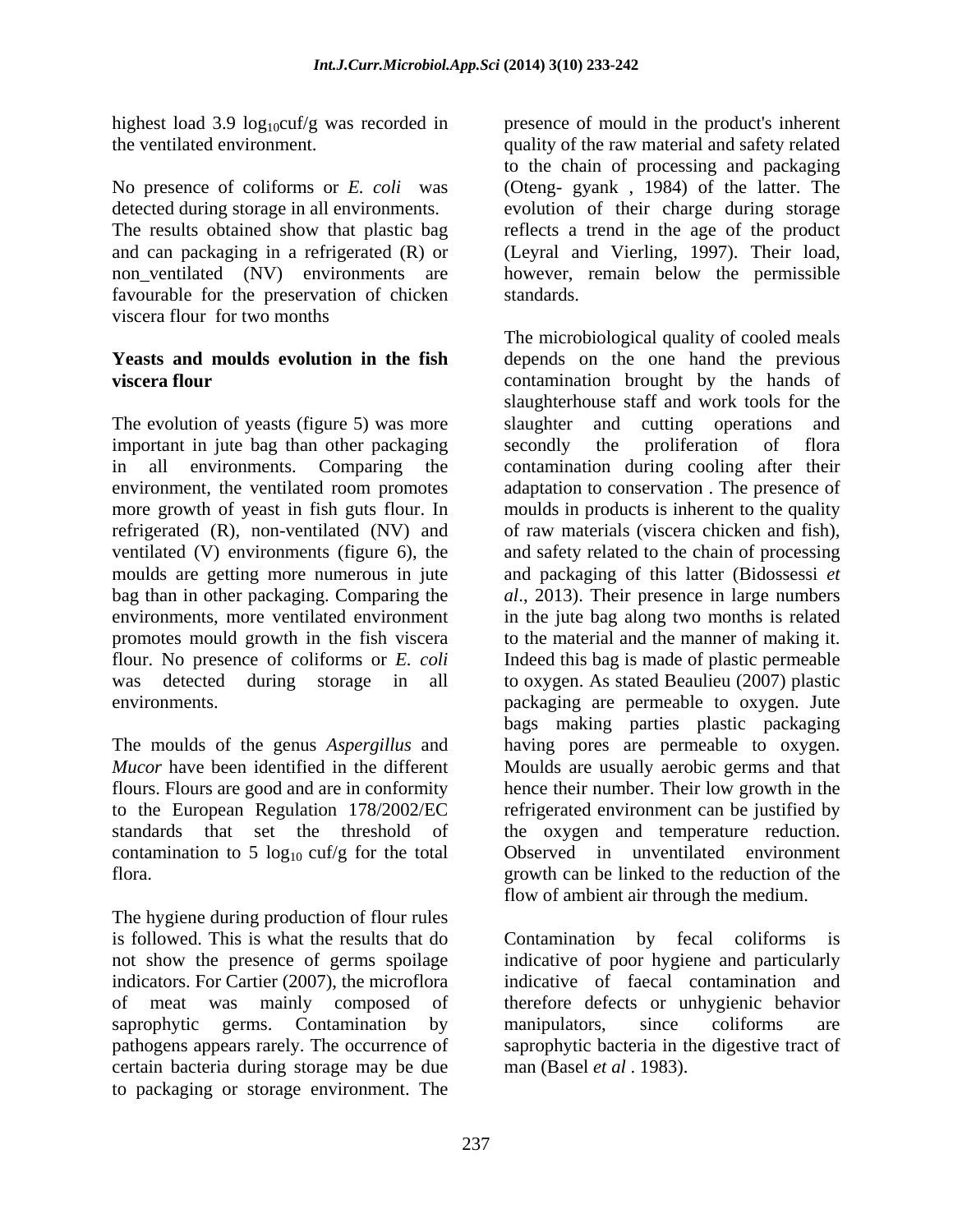| Parameters     |                 | Chicken viscera Fish viscera |
|----------------|-----------------|------------------------------|
| Dry matter     | $96.31 \pm 0.5$ | $96.92 \pm 0.1$              |
| Total ash      | $03.79 \pm 2.1$ | $10.42 \pm 0.0$              |
| Organic matter | $96.22 \pm 0.1$ | $89.58 \pm 0.9$              |
| Crude protein  | $71.80 \pm 8.2$ | $47.50 \pm 0.0$              |

**Table.1** Chemical composition (% on DM basis)

| Table.<br>$\mathbf{r}$<br>and fish viscera flours .<br>Plity of chicke.<br>: chicker<br>Microbiological quali |  |
|---------------------------------------------------------------------------------------------------------------|--|
|                                                                                                               |  |

| Flours                        |            |                  |           |
|-------------------------------|------------|------------------|-----------|
|                               | Chicken    | Fish             | Safety    |
| Parameters $log_{10}$ (curve) | viscera    | viscera          | standards |
| TMA                           | $9.10^{2}$ | /10 <sup>2</sup> |           |
| Yeasts                        | $3.10^{1}$ |                  |           |
| Moulds                        |            |                  |           |
| Total coliform                |            |                  |           |
| Feacal coliform               |            |                  |           |
| E. coli                       |            |                  |           |
| S. aureus                     |            |                  |           |
| <b>SRA</b>                    |            |                  |           |

SRA : Sulfito- Reducer Anaerobes

TMA : Total Mesophilic Aerobic



Figure 1: Technological diagram of production of chicken viscera flour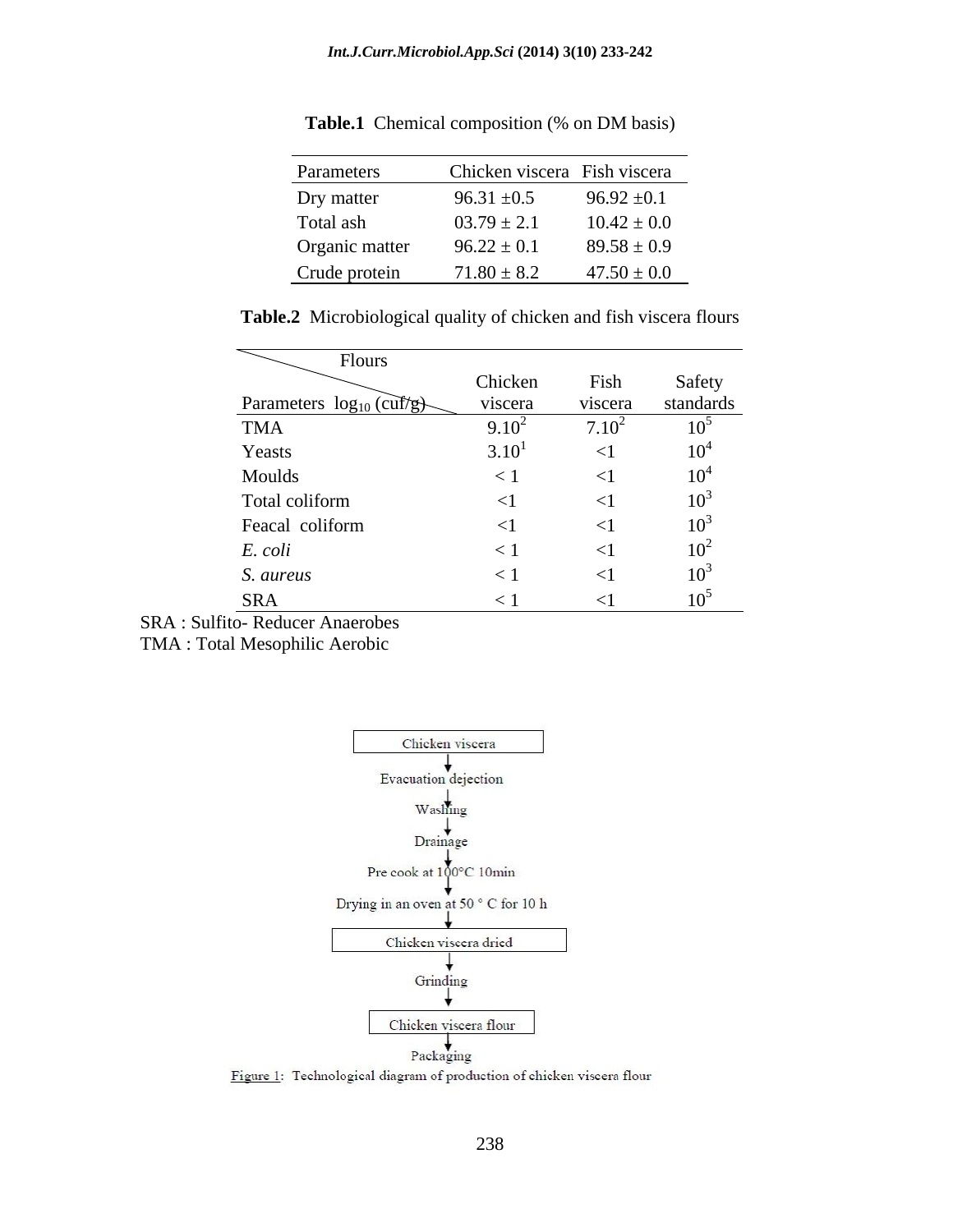

Figure2: Technological diagram of production of fish viscera flour



Figure 3 : Yeasts evolution in chicken viscera flour on refrigerated (R), non-ventilated (NV), and ventilated (V) environment at 15, 30, 45, 60 days



Figure 4 : Moulds evolution in chicken viscers flour on refrigerated (R), non-ventilated (NV), and ventilated (V) environment at 15, 30, 45, 60 days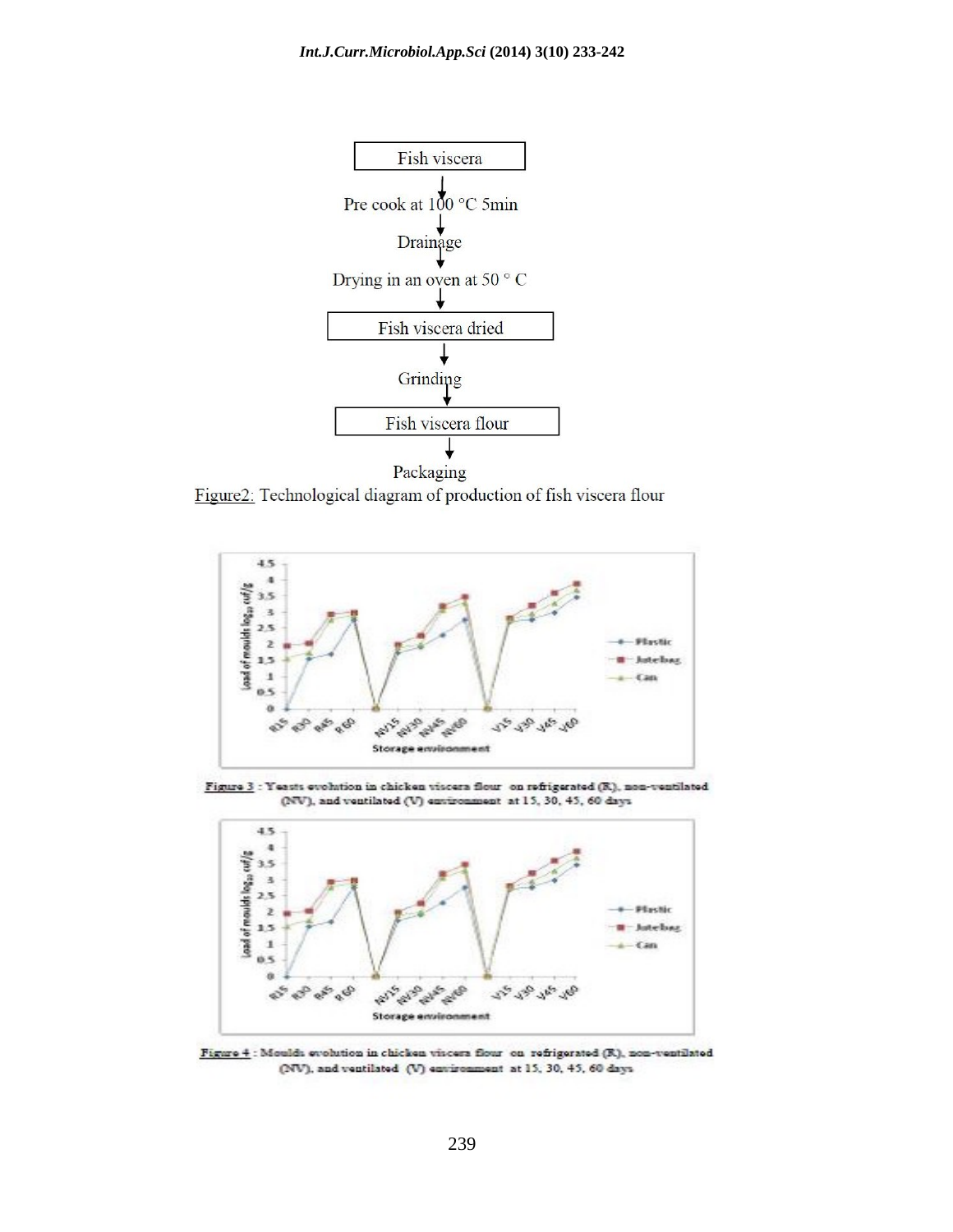

Figure 5 : Yeasts evolution in fish viscera flour in refrigerated (R), non-ventilated (NV), and ventilated (V) environment at 15, 30, 45, 60 days



Figure 6 : Moulds evolution in fish viscera flour in refrigerated (R), non-ventilated (NV), and ventilated (V) environment at 15, 30, 45, 60 days

could be fecal. According to Bonnefoy *et al*, (2002). 80% of product contamination is from human origin. 1156-1159.

Given the results, we can say that the three environments are favorable for the United States, 1973–1987: pathogens, preservation of flour. Just play on the packaging. In a refrigerated environment flours may be stored in three containers for two months without microbial spoilage. For ventilated or non- ventilated acéricoles 2007 environment, the plastic and the can are Bidossessi, V. S. H., Romaric, O., Serge,

Basel, M. R., Richter, E. R., and Banwart,

The origin of the contamination of flour Numbers in Food by Density Numbers in Food by Density Centrifugation. Applied Environment Microbiological. Volume 45(3), p 1156-1159.

- Bean, N. H., and Gri $\Box$ n, M. 1990. Foodborne disease outbreaks in the vehicles, and trends. Journal of Food Protection, 53, 804.
- Beaulieu, D. « L'emballage alimentaire en acériculture ». Conférence - Journées acéricoles 2007
- suitable for conservation. 
B. M. L., Kou'Santa, S. E. A., **References** Caractérisations microbiologiques et G. J. 1983. Monitoring Microbial un légume feuille traditionnel auBoniface, Y. et Cohovi, B. A., 2013. physico-chimiques de la poudre de feuilles de *Moringa oleifera* (Lam.),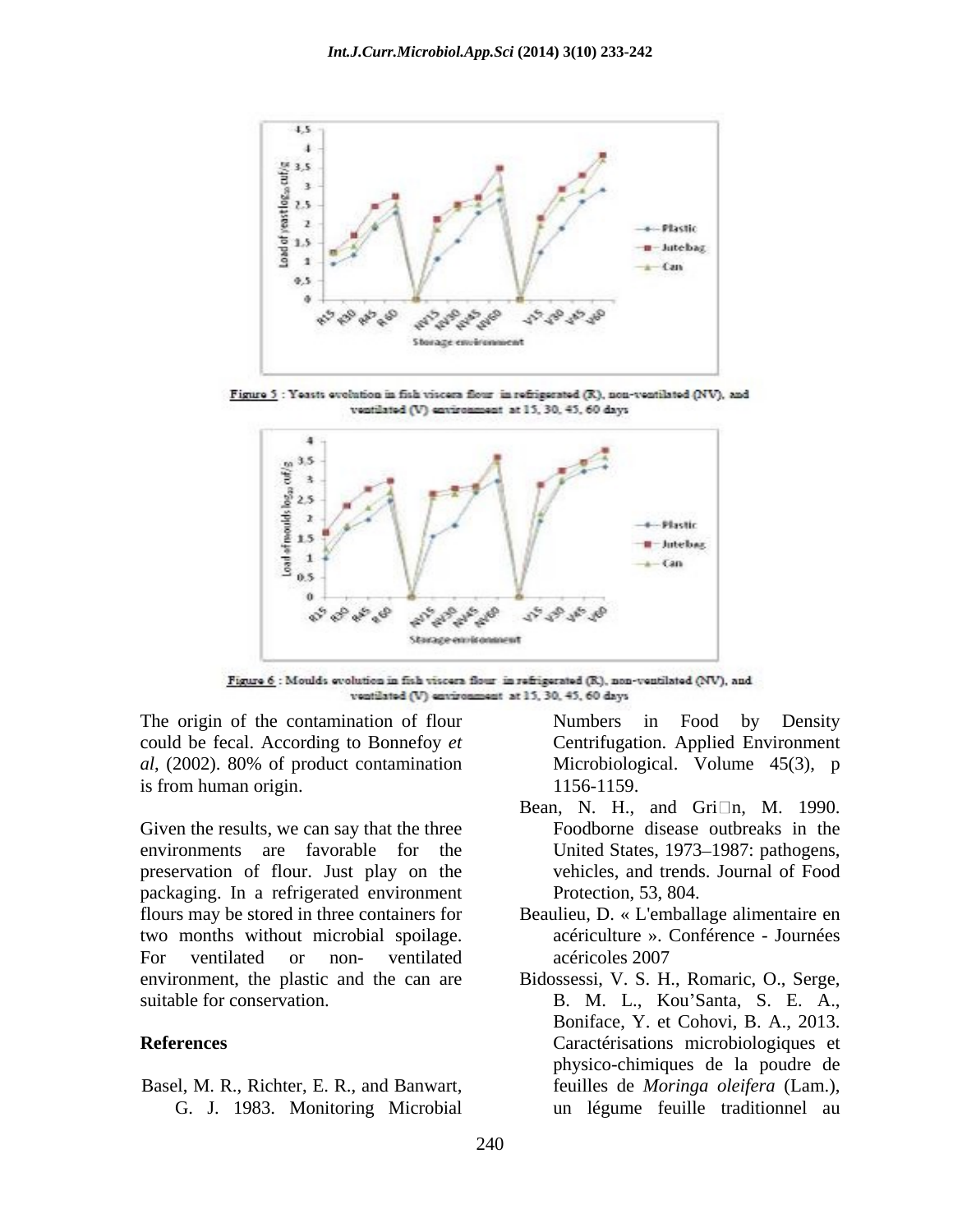75-85

- Bonnefoy, C., Guillet, F., Leyral, G., et Editions Biosciences et techniques.-
- 
- FAO 2000. United Nations Food and yearbook. Fishery statistics capture
- Giri, S.S., Sahoo, S. K., Sahu A. K. and *batrachus* (Linn) fingerlings fed on Research, 31, 767-771.
- Hossein, J. N., Hassan, N. M., Javad, P., Nortje, G. L., Nel, L., Jordaan, E., Protein Quality of Poultry By-Product
- ICMSF, 1980. Microbial ecology of foods Constanting M. Abedian, A.M.
- IFO, 2006. Iranian Fisheries Organization.
- Lancette, G. A., and Tatini, S. R. (1992). protein hydrolysates from the Persian Vanderzant, and D. F. Splittstoesser
- Leyral G., et Vierling E., (1997), Microbiologie et toxicologie des 117–32.

Bénin. Int. J. Biol. Chem. Sci. 7(1): aliments. Editions Doin, p 54, 55, 81, 82, 82.

- Verne- Bourdais, E., 2002. Enzymatic hydrolysis of by-products Microbiologie et qualité dans les from the fish-filleting industry; industries agro- alimentaires.- Paris : 248p. Agric 80: 581-560. Liaset, B., Lied, E., Espe, M. 2000. from the fish-filleting industry; chemical characterization and nutritional evaluation. J Sci Food
- FAO 2006. Year book of fishery statistics, Mahmoudreza, O., M. Taghiof, A. vol.98/1 and 2. Food and Agricultural Motamedzadegan, B. Rasco, Abbas Organisation of the United Nations, E., M. 2009. Optimization of Rome, Italy. enzymatic hydrolysis of visceral Agriculture Organization. FAO E., M. 2009. Optimization of waste proteins of beluga sturgeon Huso huso using AlcalaseInt Aquat Res (2009) 1: 31-38
	- production , 86 (1), 99- 100 Nithin K., P., Manjunatha R., A., Mukhopadhyay, P. K., 2000: 2013. Physical and chemical Growth, feed utilizationand carcass **properties** of filleting waste from composition of catfish *Clarias*  grouper and goat fish. International dried fishand chicken viscera ISSN 2278-3687 (O) and incorporated diets. Aquaculture Technology, Vol. 2, No 4, 2013, 760 Sudhakara N., S., Prabhu R., M. 2013. Physical and chemical properties of filleting waste from Journal of Science, Environment ISSN 2278-3687 (O) and 764
	- Feridoon, E. S. and Abolghasem G. 2007 : Determination of Chemical Holzapfel, H. 1990. The aerobic composition , Mineral contents, and psychrotrophic populations on meat Meal. International Journal of Poultry roduction system and on meat stored Sciences 6(12):875-882. **at chill temperatures**. Journal of Nortje, G. L., Nel, L., Jordaan, E., Badenhorst, K., Goedhart, E., and and meat contact surfaces in a meat production system and on meat stored Applied Bacteriology, 68, 335.
	- Vol 2. Food commodities. Academic Motamedzadegan A, Rasco B, Safari Press, New York. R., Shahiri, H. 2009. The effect of [www.shilat.com](http://www.shilat.com). temperature on the properties of Staphylococcus aureus. In C. sturgeon (Accipenser persicus) Ovissipour M, Abedian, A.M, enzymatic hydrolysis time and protein hydrolysates from the Persian sturgeon (*Accipenser persicus*) viscera. Food Chem 115: 238-242.
	- (eds.), Compendium of methods for Raa, J., Gildberg A, and Strøm T. 1983. the microbiological examination of Silage production theory and practice. foods. APHA, Washington, D.C. p. In: Ledward D, Taylor A, Lawrie R, 533. editors. Upgrading waste for feeds and food. London: Butterworths; pp. 117–32.